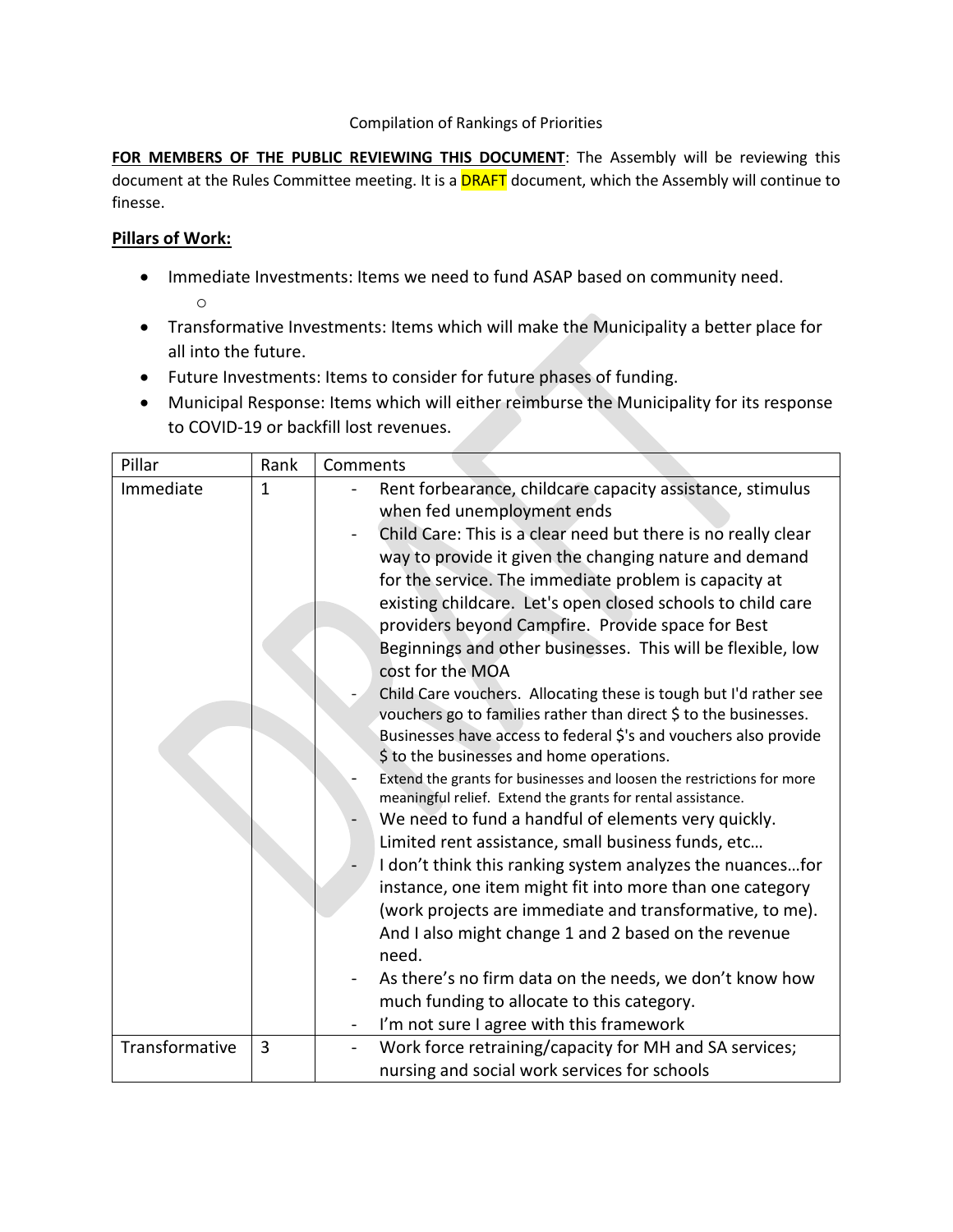|           |                | Additional locations for a homeless 'campus' with                             |
|-----------|----------------|-------------------------------------------------------------------------------|
|           |                | overnight shelter, longer term shelter, daytime shelter,                      |
|           |                | food, recovery services, mental health services, job                          |
|           |                | services all together.                                                        |
|           |                | There is a \$9M project ready for commitments in Girdwood                     |
|           |                | to get the health clinic and daycare modified and expanded                    |
|           |                |                                                                               |
|           |                | to deal with the current and future pandemics in that                         |
|           |                | isolated part of Anchorage. This project leverage funds<br>already available. |
|           |                | Trail work noted in emails we have gotten. These provide                      |
|           |                | jobs that require relatively low skills so can draw from a                    |
|           |                | broad spectrum of the unemployed. The projects create                         |
|           |                | capacity for outdoor recreation that boomed when gyms                         |
|           |                | and organized sports were closed down. The projects                           |
|           |                |                                                                               |
|           |                | expand the appeal of Anchorage for tourists. There bring                      |
|           |                | low maintenance costs.                                                        |
|           |                | Firewise work. Clearing brush and trees is labor intensive                    |
|           |                | low skill labor so would provide lots of jobs. The                            |
|           |                | immediate and long term benefits for preventing tragic                        |
|           |                | wildfire is huge.                                                             |
|           |                | We should look at each area of our plan. We can use                           |
|           |                | these funds to do transformative work like the work                           |
|           |                | projects. But these also have to be done ASAP. We only                        |
|           |                | have so much time this construction season.                                   |
|           |                | I'd rank specific projects in this category higher if they also               |
|           |                | addressed immediate needs, e.g., certain development                          |
|           |                | programs.                                                                     |
| Future    | $\overline{4}$ | Public restroom facilities instead of bonding                                 |
|           |                | We should keep some funds, perhaps 25-30%, set aside for                      |
|           |                | decisions in August or September depending on the                             |
|           |                | reopening of ASD, possible business closures again etc.                       |
|           |                | Also watch for savings at the MOA and ASD due to                              |
|           |                | closures. I'd like to know what those are and be prepared                     |
|           |                | to redirect funds from those savings.                                         |
|           |                | I think we should back out all municipal expenses and then                    |
|           |                | divide the remainder into two parts. One part available                       |
|           |                | now from July 1 to September 30 to fund Immediate and                         |
|           |                | transformative investments. And one part available to do                      |
|           |                | the same after October 1.                                                     |
|           |                | Would this be beyond the \$156M or the next two rounds                        |
|           |                | of \$20M?                                                                     |
| Municipal | $\overline{2}$ | I want to wait and see what FEMA does                                         |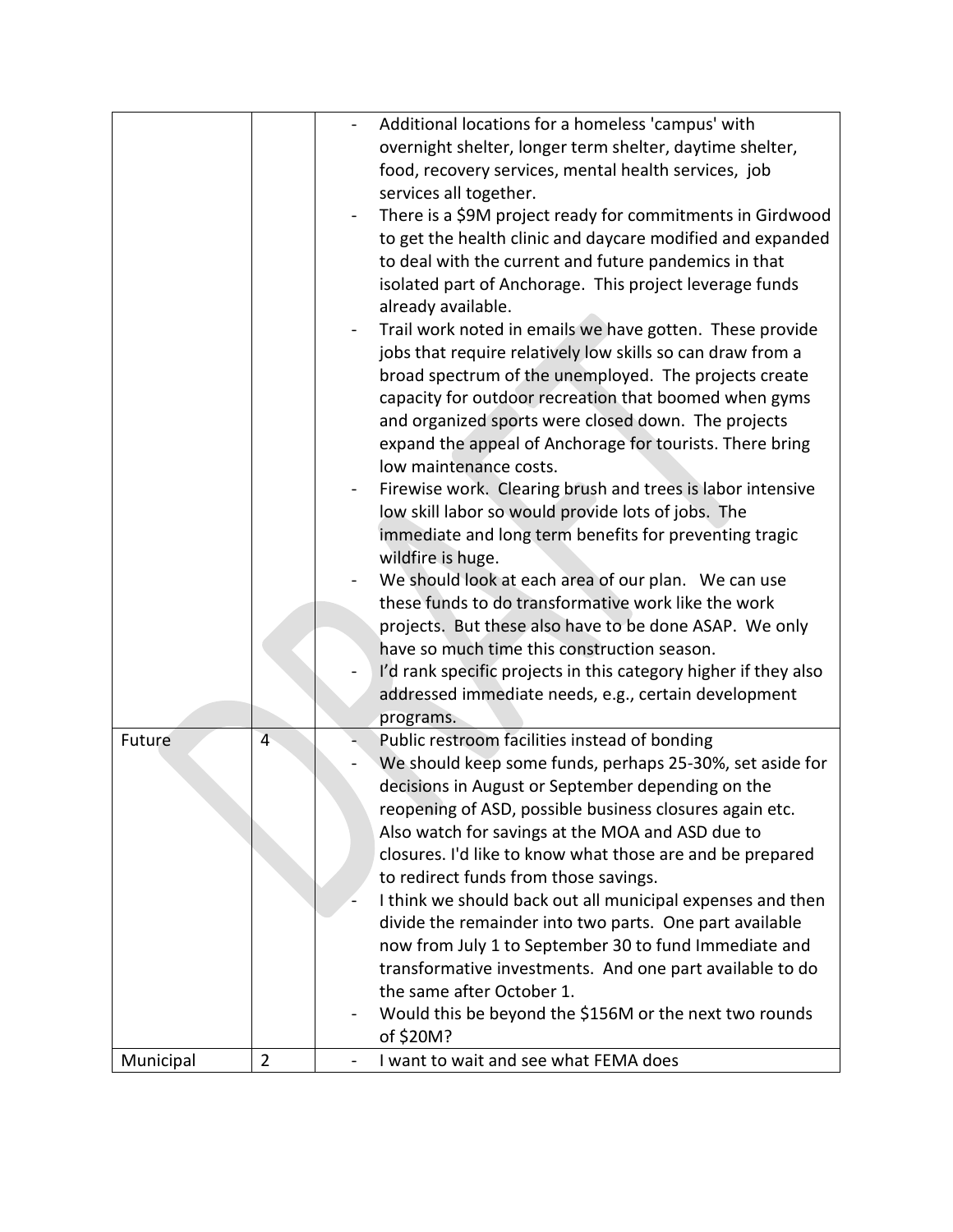| Items which will either reimburse the Municipality for its                       |
|----------------------------------------------------------------------------------|
| response to COVID-19 or backfill lost revenues. That may                         |
| be 25% or more.                                                                  |
| Are we allowed to use CARES Act funds for lost revenues?                         |
| We should set aside for what we have spent and what we                           |
| intend to spend for the shelters, health work, EOC,                              |
| purchase supplies needed now and a stockpile of supplies                         |
| for future pandemics.                                                            |
| Offer an extended payment plan for property taxes of 6 to 12                     |
| months. Maximum cost is \$740,000. Based on \$290 million to                     |
| be collected this year with 2/3 residential and 1/3 business and                 |
| estimated 75% of residential paid by escrow account, the                         |
| maximum that could be delayed is \$145million. We are too late                   |
| to delay the June payment so only half would be delayed. If for                  |
| 6 months, at a 2% rate for TANS, that would cost the MOA                         |
| \$740,000. This is not funds to cover lost property taxes, it is a               |
| subsidy to business and homeowners like the \$1 million in grants<br>we offered. |
|                                                                                  |
| Promote any kind of tax relief allowable                                         |
| We should aggressively protect the taxpayer with these                           |
| funds.                                                                           |
| Can't use for backfilling revenues; reimburse MOA for C-19                       |
| related spending that isn't eligible for FEMA                                    |
| reimbursement, e.g., rental assistance.                                          |

## **Working Groups:**

The below list of working groups will funnel upstream into our pillars of work. Working groups will be considering outcomes, funding mechanisms, and tactics, working in tandem with the administration and our community partners.

- Housing supports
- Business supports
- Childcare supports
- Food security
- Development projects
- Institutional supports
- Homelessness supports

| <b>Working Group</b> | Rank | Comments                                                         |  |
|----------------------|------|------------------------------------------------------------------|--|
| Housing              |      | Saw this through lens of development                             |  |
|                      |      | Keep people housed<br>$\overline{\phantom{m}}$                   |  |
| <b>Business</b>      |      | Saw this through lens of development<br>$\overline{\phantom{a}}$ |  |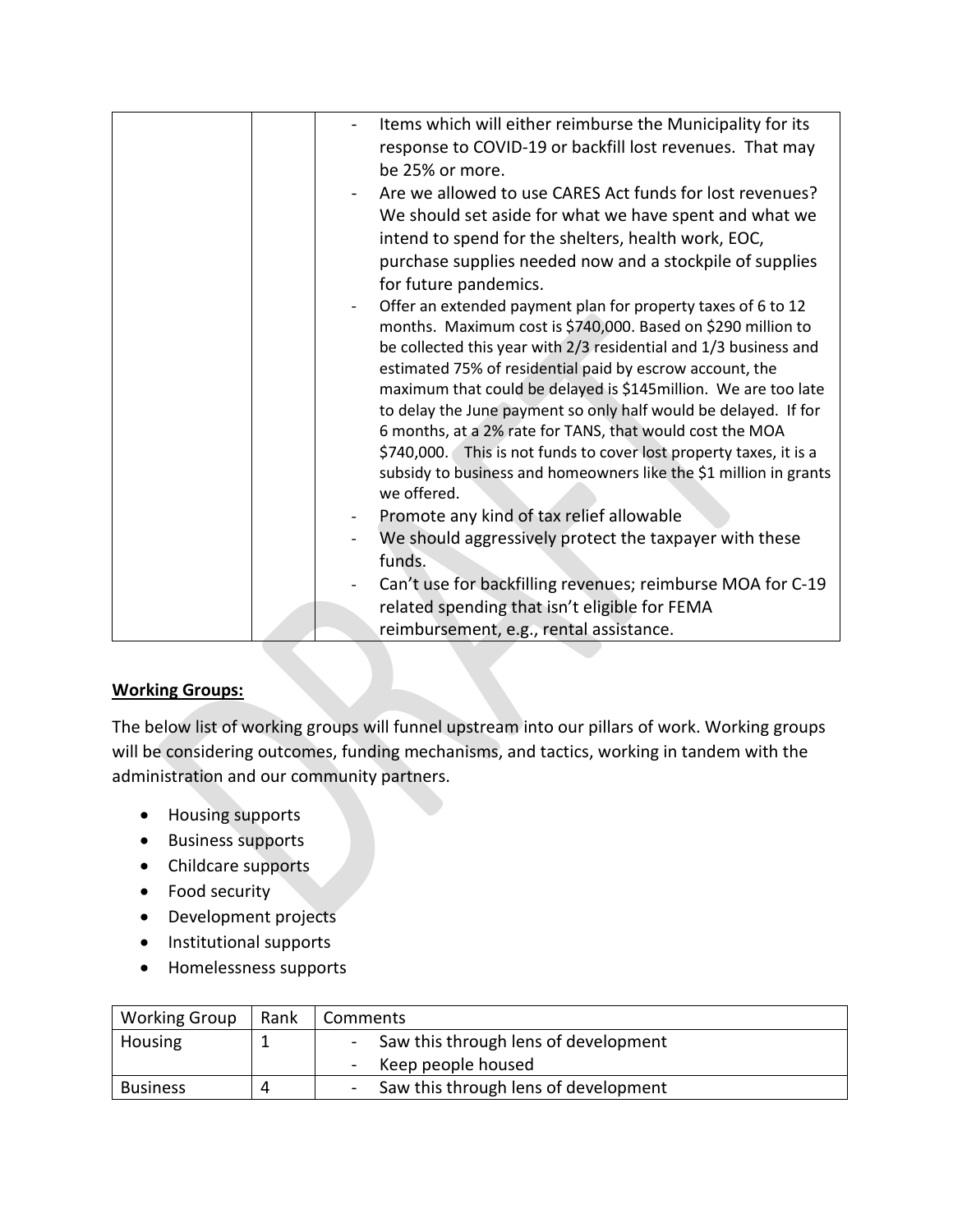|               |   | Get/keep economy going                                      |
|---------------|---|-------------------------------------------------------------|
| Childcare     | 5 | Critical to workforce                                       |
| Food          | 2 | Saw this through lens of development                        |
|               |   | Ensure basic needs are being met                            |
| Development   | 3 | Work force development for social service capacity (MH, SA, |
|               |   | PSH, etc).                                                  |
|               |   | Provide jobs<br>$\blacksquare$                              |
| Institutional |   | I don't necessarily know what you mean by institutional.    |
|               |   | I don't know what this means                                |
|               |   | I don't understand what this one is universities, etc?      |
|               |   | Not sure what this category includes.<br>$\blacksquare$     |
| Homelessness  | 6 |                                                             |

The below shows the top three working groups each member expressed interested in. Petersen and Perez-Verdia did not provide rankings for this section.

| <b>Working Group</b> | <b>Members</b>                                                      |  |  |
|----------------------|---------------------------------------------------------------------|--|--|
| Housing              | Allard, Zaletel, Rivera, Dunbar, Constant, Quinn-Davidson, LaFrance |  |  |
| <b>Business</b>      | Weddleton, Kennedy                                                  |  |  |
| Childcare            | Allard, Zaletel, Dunbar, Constant, Quinn-Davidson, LaFrance         |  |  |
| Food                 | Allard, Rivera, Kennedy                                             |  |  |
| Development          | Zaletel, Weddleton Dunbar, Kennedy, Constant, Quinn-Davidson,       |  |  |
|                      | LaFrance                                                            |  |  |
| Institutional        |                                                                     |  |  |
| Homelessness         | Zaletel, Weddleton, Rivera                                          |  |  |

## **Underlying Values:**

Rather than creating working groups for each of the below, these will be considered in each of the working groups listed above and weighed accordingly as they consider outcomes, tactics, and funding mechanisms. These underlying values will funnel upstream into the working groups.

- Worker supports
- Student supports
- Elder supports
- Support for survivors
- Mental health supports
- Equity and justice
- Medical supports
- Legal supports
- Disability supports